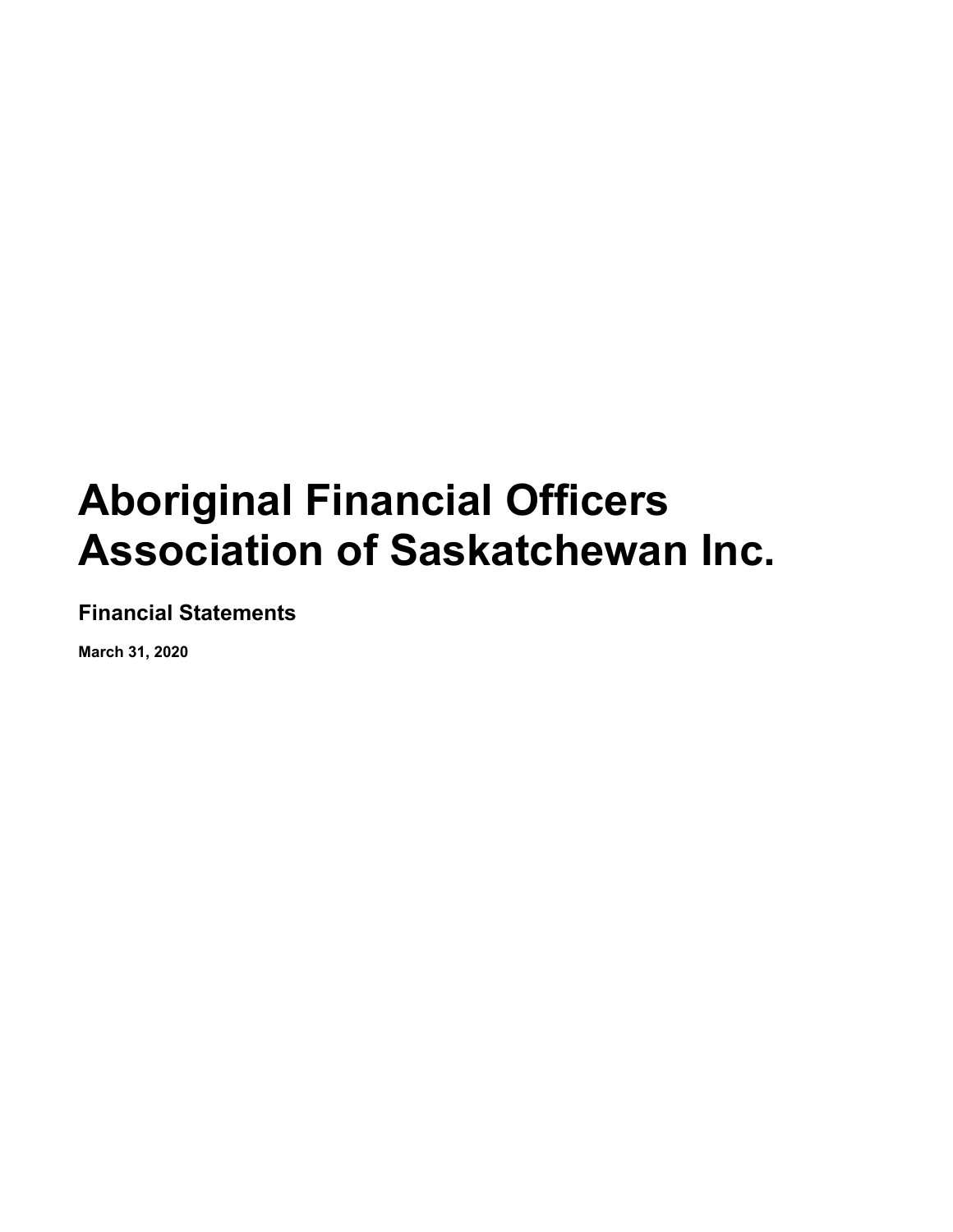

**McClelland Debusschere** Chartered Professional Accountants

Assurance Tax Advisory

# **Independent Auditor's Report**

To the Board of Directors of Aboriginal Financial Officers Association of Saskatchewan Inc.

# **Opinion**

We have audited the financial statements of Aboriginal Financial Officers Association of Saskatchewan Inc., which comprise the statement of financial position as at March 31, 2020 and the statements of operations, net assets and cash flows for the year then ended, and notes to the financial statements, including a summary of significant accounting policies.

In our opinion, the accompanying financial statements present fairly, in all material respects, the financial position of Aboriginal Financial Officers Association of Saskatchewan Inc. as at March 31, 2020, and the results of its operations and its cash flows for the year then ended in accordance with the applicable financial reporting framework.

#### **Basis for Opinion**

We conducted our audit in accordance with Canadian generally accepted accounting standards. Our responsibilities under those standards are further described in the Auditor's Responsibilities for the Audit of the Financial Statements section of our report. We are independent of the company in accordance with the ethical requirements that are relevant to our audit of the financial statements in Canada, and we have fulfilled our other ethical responsibilities in accordance with these requirements. We believe that the audit evidence we have obtained is sufficient and appropriate to provide a basis for our opinion.

# **Responsibilities of Management and Those Charged with Governance for the Financial Statements**

Management is responsible for the preparation and fair presentation of these financial statements in accordance with the applicable financial reporting framework, and for such internal control as management determines is necessary to enable the preparation of financial statements that are free from material misstatement, whether due to fraud or error.

In preparing these financial statements, management is responsible for assessing the company's ability to continue as a going concern, disclosing, as applicable, matters related to a going concern and using the going concern basis of accounting unless management either intends to liquidate the company or to cease operations, or has no realistic alternative to do so.

Those charged with governance are responsible for overseeing the company's financial reporting process.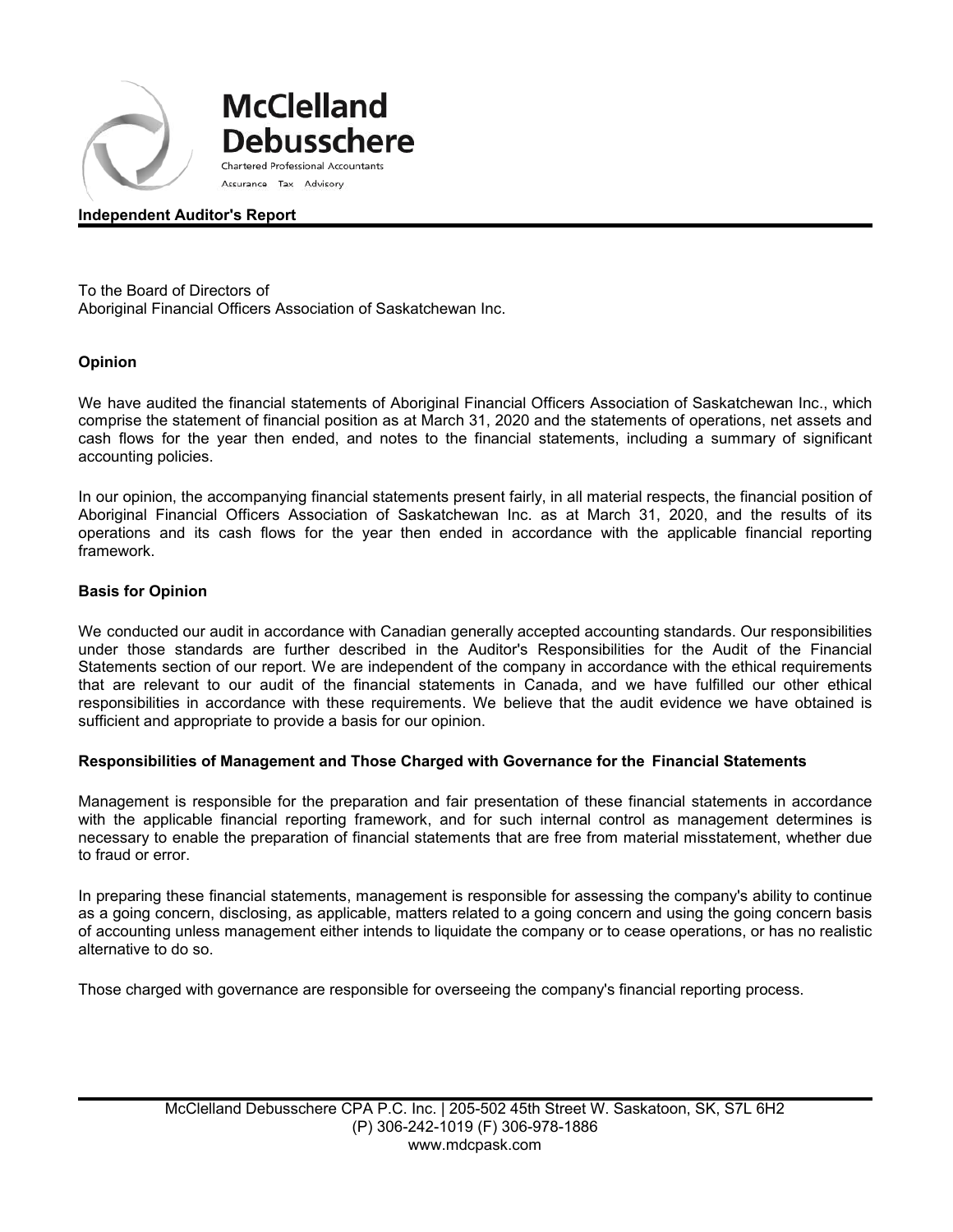

### **Independent Auditor's Report**

### **Auditor's Responsibilities for the Audit of the Financial Statements**

Our objectives are to obtain reasonable assurance about whether the financial statements as a whole are free from material misstatement, whether due to fraud or error, and to issue an auditor's report that includes our opinion. Reasonable assurance is a high level of assurance, but is not a guarantee that an audit conducted in accordance with Canadian generally accepted auditing standards will always detect a material misstatement when it exists. Misstatements can arise from fraud or error and are considered material if, individually or in the aggregate, they could reasonably be expected to influence the economic decisions of users taken on the basis of these financial statements.

As part of an audit in accordance with Canadian generally accepted auditing standards, we exercise professional judgment and maintain professional skepticism throughout the audit. We also:

- Identify and assess the risks of material misstatement of the financial statements, whether due to fraud or error, design and perform audit procedures responsive to those risks, and obtain audit evidence that is sufficient and appropriate to provide a basis for our opinion. The risk of not detecting a material misstatement resulting from fraud is higher than for one resulting from error, as fraud may involve collusion, forgery, intentional omissions, misrepresentations, or the override of internal control.
- Obtain an understanding of internal control relevant to the audit in order to design audit procedures that are appropriate in the circumstances, but not for the purpose of expressing an opinion on the effectiveness of the company's internal control.
- Evaluate the appropriateness of accounting policies used and the reasonableness of accounting estimates and related disclosures made by management.
- Conclude on the appropriateness of management's use of the going concern basis of accounting and, based on the audit evidence obtained, whether a material uncertainty exists related to events or conditions that may cast significant doubt on the company's ability to continue as a going concern. If we conclude that a material uncertainty exists, we are required to draw attention in our auditor's report to the related disclosures in the financial statements or, if such disclosures are inadequate, to modify our opinion. Our conclusions are based on the audit evidence obtained up to the date of our auditor's report. However, future events or conditions may cause the company to cease to continue as a going concern.
- Evaluate the overall presentation, structure and content of the financial statements, including the disclosures, and whether the financial statements represent the underlying transactions and events in a manner that achieves fair presentation.

We communicate with those charged with governance regarding, among other matters, the planned scope and timing of the audit and significant audit findings, including any significant deficiencies in internal control that we identify during our audit.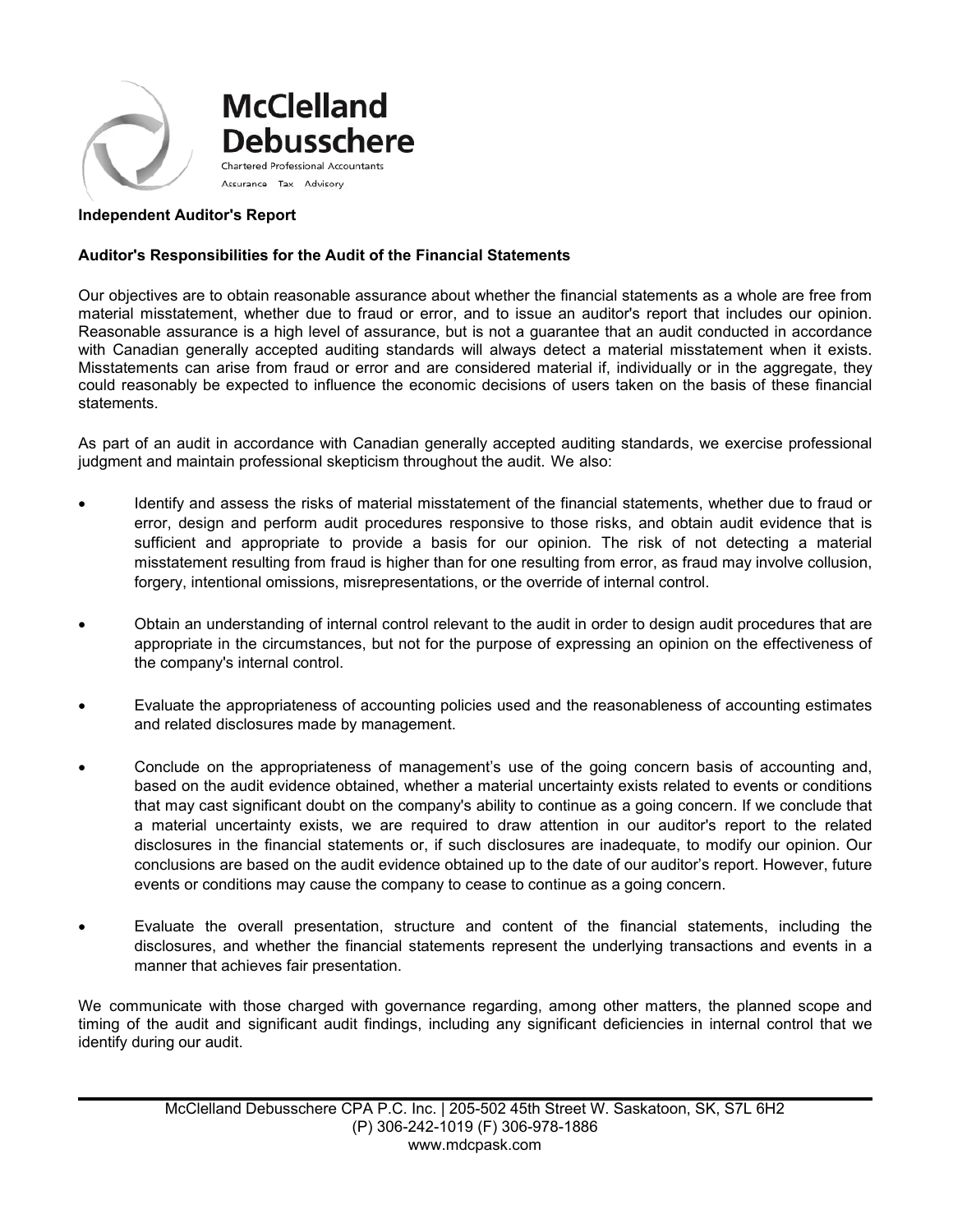

# **Independent Auditor's Report**

#### **Other Matter**

The financial statements of Aboriginal Financial Officers Association of Saskatchewan Inc. for the year ended March 31, 2019 were audited by another practitioner who expressed an unqualified opinion on those financial statements on June 13, 2019.

M<sup>C</sup>CLELIAND DEDUSCHERE

Saskatoon, SK

Saskatoon, SK<br>June 1, 2020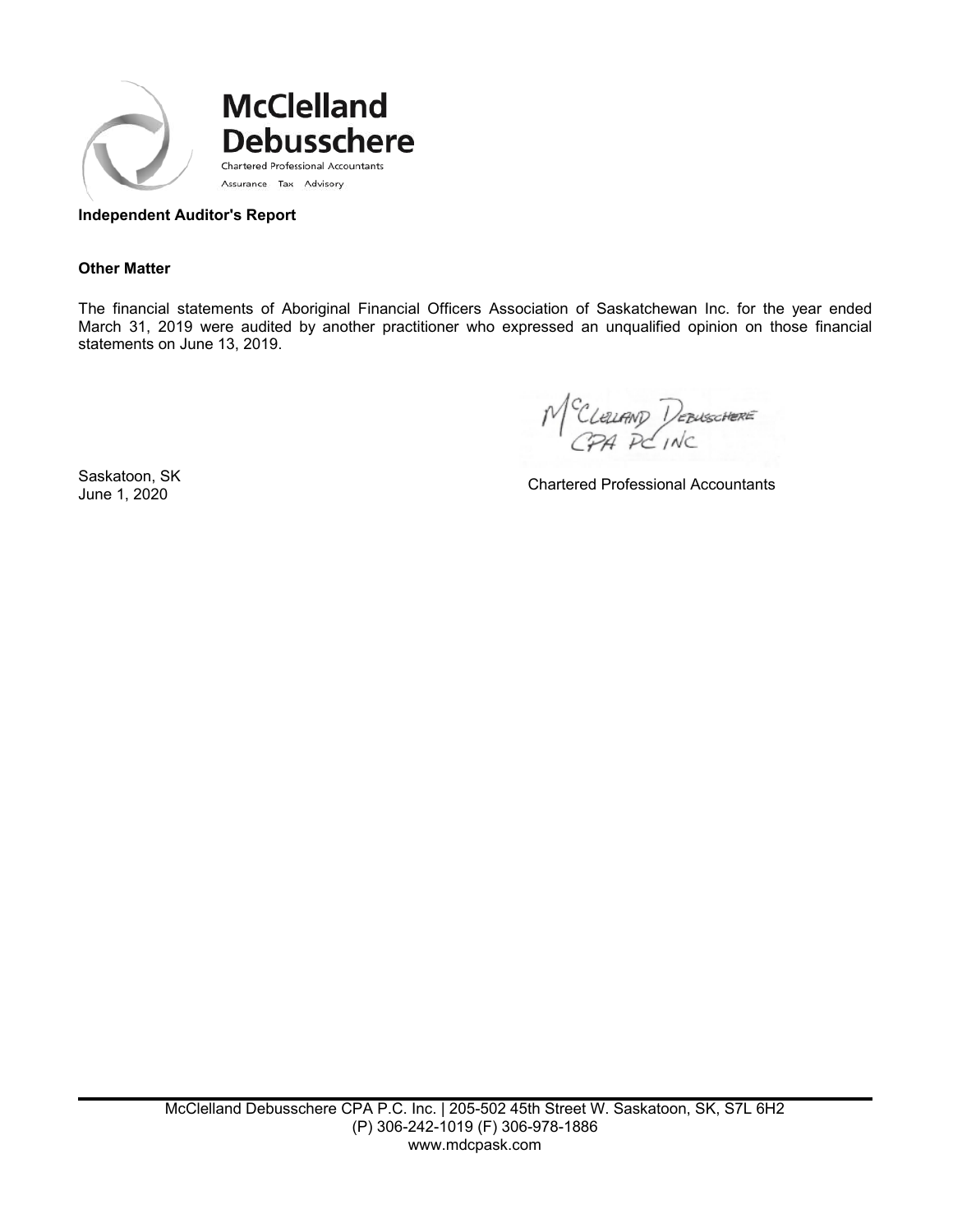### **Statement of Financial Position**

**March 31, 2020**

|                                          | 2020             | 2019<br>as restated<br>see Note 7 |
|------------------------------------------|------------------|-----------------------------------|
| <b>Assets</b>                            |                  |                                   |
| <b>Current Assets</b>                    |                  |                                   |
| Cash                                     | \$<br>59,585 \$  | 107,681                           |
| Accounts receivable                      | 36,038           | 7,675                             |
| <b>GST</b> receivable                    | 6,152            | 3,882                             |
| Prepaid expenses                         | 556              | $\overline{a}$                    |
|                                          | 102,331          | 119,238                           |
| <b>Capital assets (Note 2)</b>           |                  | 52                                |
|                                          | \$<br>102,331 \$ | 119,290                           |
| <b>Liabilities and Net Assets</b>        |                  |                                   |
| <b>Current Liabilities</b>               |                  |                                   |
| Accounts payable and accrued liabilities | \$<br>$6,000$ \$ | 10,266                            |
| Deferred revenue (Note 3)                | 79,836           | 104,358                           |
|                                          | 85,836           | 114,624                           |
|                                          |                  |                                   |
| <b>Net Assets</b>                        |                  |                                   |
| Unrestricted net assets                  | 16,495           | 4,666                             |
|                                          | \$<br>102,331 \$ | 119,290                           |
| <b>Commitments (Note 6)</b>              |                  |                                   |

#### **Approved on Behalf of the Board:**

 $\overline{\phantom{a}}$  ,  $\overline{\phantom{a}}$  ,  $\overline{\phantom{a}}$  ,  $\overline{\phantom{a}}$  ,  $\overline{\phantom{a}}$  ,  $\overline{\phantom{a}}$  ,  $\overline{\phantom{a}}$  ,  $\overline{\phantom{a}}$  ,  $\overline{\phantom{a}}$  ,  $\overline{\phantom{a}}$  ,  $\overline{\phantom{a}}$  ,  $\overline{\phantom{a}}$  ,  $\overline{\phantom{a}}$  ,  $\overline{\phantom{a}}$  ,  $\overline{\phantom{a}}$  ,  $\overline{\phantom{a}}$ Signature on file

Signature on file<br>
your contract to the state of the state of the state of the state of the state of the state of the state of the state of the state of the state of the state of the state of the state of the state of the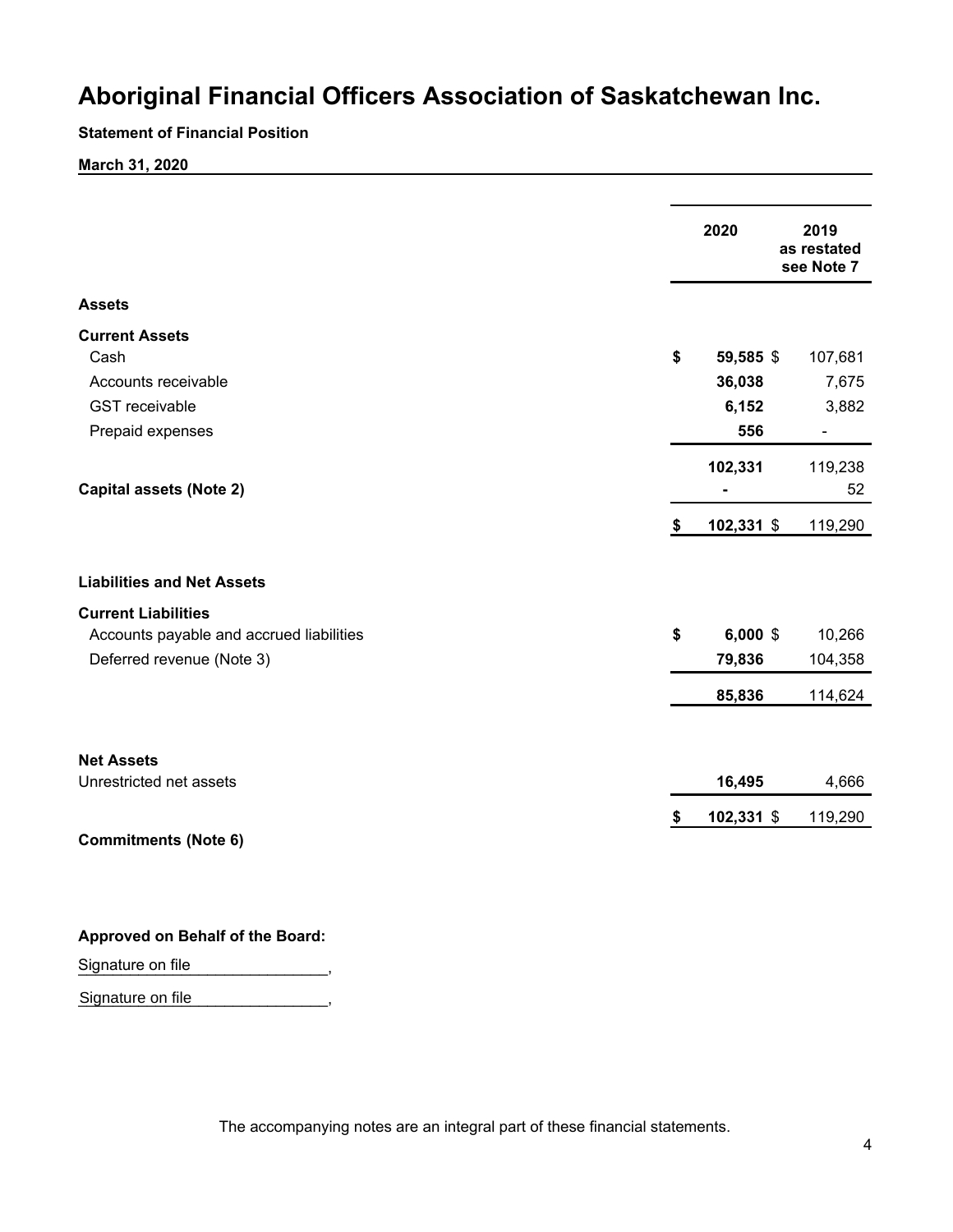# **Statement of Operations and Net Assets**

# **For the Year Ended March 31, 2020**

|                                                  | 2020             | 2019<br>as restated<br>see Note 7 |
|--------------------------------------------------|------------------|-----------------------------------|
| <b>Revenue</b>                                   |                  |                                   |
| ISC Contribution (Note 4)                        | \$<br>354,962 \$ | 414,375                           |
| Conference registrations and sponsorships        | 96,207           | 76,224                            |
| Memberships                                      | 58,633           | 55,773                            |
| Other revenue                                    | 10,178           | 1,723                             |
| Interest earned                                  | 4                | 4                                 |
| <b>Total revenue</b>                             | 519,984          | 548,099                           |
| <b>Operating expenses</b>                        |                  |                                   |
| Travel reimbursement to event attendees          | 164,808          | 178,756                           |
| Catering                                         | 112,205          | 125,471                           |
| Wages and benefits                               | 100,071          | 95,246                            |
| Consultants                                      | 64,000           | 70,050                            |
| Office expenses                                  | 18,097           | 23,111                            |
| Rental                                           | 17,655           | 17,893                            |
| Conferences                                      | 15,169           | 16,980                            |
| Professional fees                                | 9,784            | 10,500                            |
| Telephone                                        | 3,755            | 3,571                             |
| Memberships and licenses                         | 1,446            | 351                               |
| Insurance                                        | 794              | 1,324                             |
| Interest and bank charges                        | 319              | 432                               |
| Amortization                                     | 52               | 15                                |
| <b>Total operating expenses</b>                  | 508,155          | 543,700                           |
| Excess of revenue over expenditures for the year | 11,829           | 4,399                             |
| Unrestricted net assets - beginning of year      | 4,666            | 267                               |
| Unrestricted net assets - end of year            | \$<br>16,495 \$  | 4,666                             |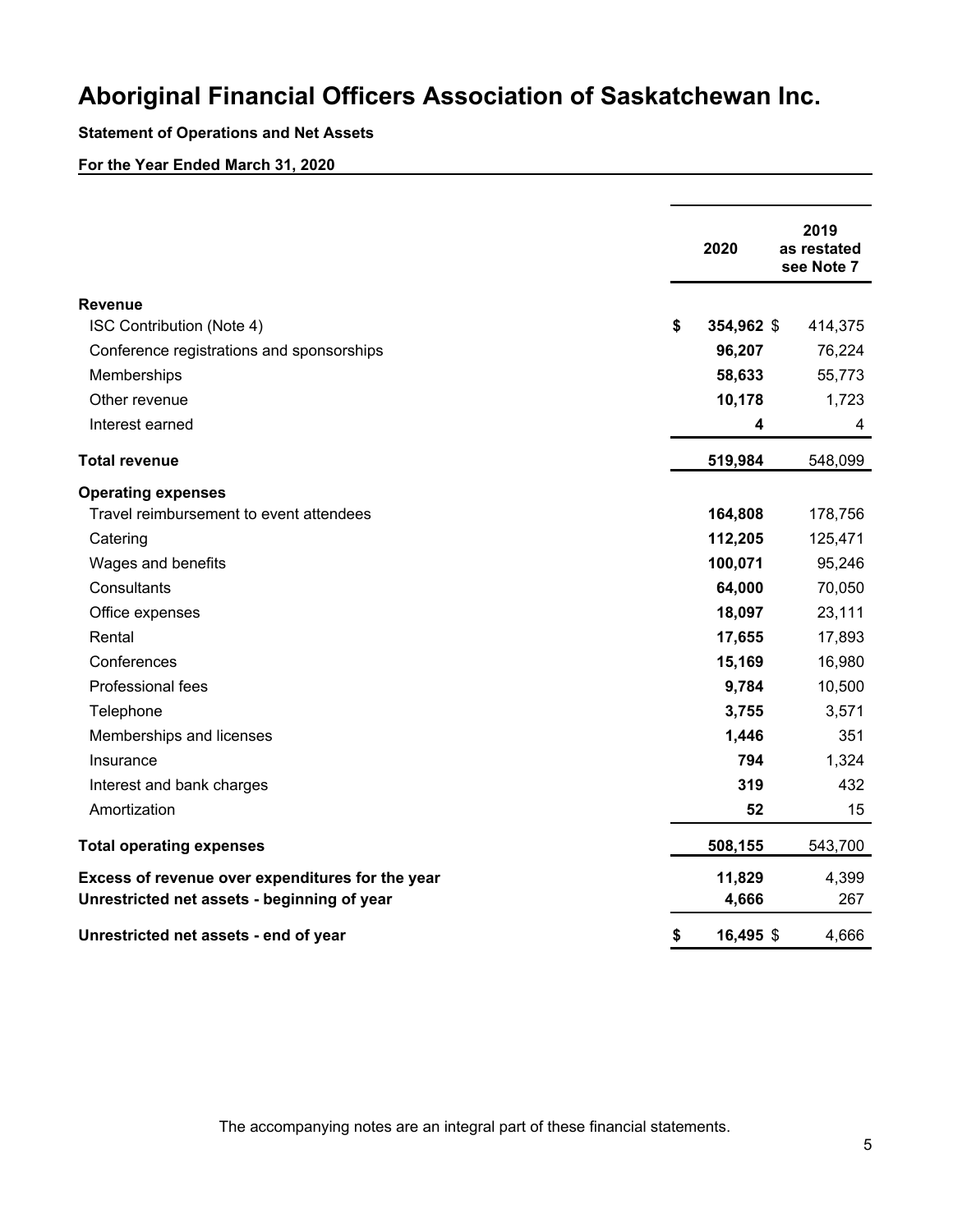### **Statement of Cash Flows**

# **For the Year Ended March 31, 2020**

|                                                 |    | 2020        | 2019<br>as restated<br>see Note 7 |  |  |  |  |
|-------------------------------------------------|----|-------------|-----------------------------------|--|--|--|--|
| <b>CASH FLOWS FROM OPERATING ACTIVITIES:</b>    |    |             |                                   |  |  |  |  |
| Excess of revenue over expenditures             | \$ | $11,829$ \$ | 4,399                             |  |  |  |  |
| Non-cash items:                                 |    |             |                                   |  |  |  |  |
| Amortization                                    |    | 52          | 15                                |  |  |  |  |
| Change in working capital items:                |    |             |                                   |  |  |  |  |
| Change in accounts receivable                   |    | (28, 361)   | (3,398)                           |  |  |  |  |
| Change in GST receivable                        |    | (2, 271)    | (2, 245)                          |  |  |  |  |
| Change in prepaid expense                       |    | (556)       | 560                               |  |  |  |  |
| Change in accounts payable and accrued expenses |    | (4, 267)    | 4,266                             |  |  |  |  |
| Change in deferred revenue                      |    | (24, 522)   | 26,566                            |  |  |  |  |
| TOTAL CASH FLOWS FROM OPERATING ACTIVITIES      |    | (48,096)    | 30,163                            |  |  |  |  |
| Net increase (decreases) in cash                |    | (48,096)    | 30,163                            |  |  |  |  |
| Cash at beginning of period                     |    | 107,681     | 77,518                            |  |  |  |  |
| Cash at end of period                           | S  | 59,585 \$   | 107,681                           |  |  |  |  |

The accompanying notes are an integral part of these financial statements.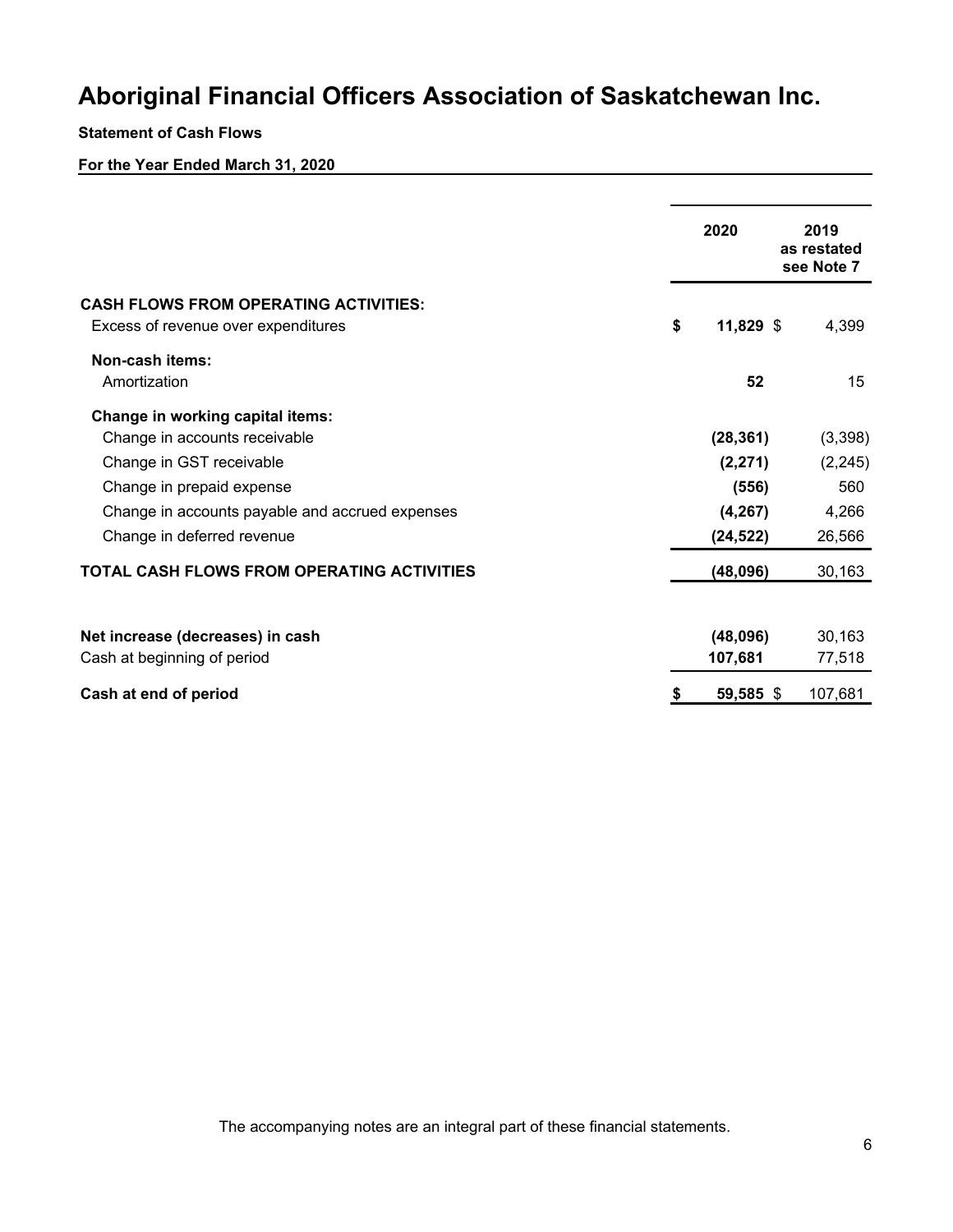# **Notes to the Financial Statements**

# **For the Year Ended March 31, 2020**

Aboriginal Financial Officers Association of Saskatchewan Inc. was incorporated in the Province of Saskatchewan on May 14, 2002 under the Non-Profit Corporations Act 1995. The Association's mandate is to provide leadership in First Nation and Aboriginal financial management activities by developing and promoting education, training, information and standards to expand technical capacity for Members and First Nation and Aboriginal Organizations. Due to the nature of its activities as a not-for-profit organization, it is exempt from income tax.

#### **1. Significant Accounting Policies**

#### **a. Basis of preparation**

These financial statements have been prepared in accordance with Canadian accounting standards for not-for-profit Organizations ("ASNFPO") issued by the Accounting Standards Board of CPA Canada and set out in Part III of the CPA Canada Handbook. The organization has chosen to apply the following accounting policies.

#### **b. Cash and cash equivalents**

Cash and cash equivalents includes short-term investments and highly liquid investments in money market instruments which are carried at the lower of cost and market value with a maturity date of three months or less from the acquisition date. These are valued at cost which approximates market value.

#### **c. Capital assets**

Capital assets are recorded at cost. Amortization is provided using the following methods at rates intended to amortize the cost of the assets over their estimated useful life. In the year of acquisition, one half the normal rate is applied.

| Display booth      | 20% declining balance method |
|--------------------|------------------------------|
| Computer equipment | 30% declining balance method |

#### **d. Revenue recognition**

The Association uses the deferral method of accounting for contributions. Restricted contributions are recognized as revenue in the year in which related expenses are incurred. Unrestricted contributions are recognized as revenue when received or receivable if the amount to be received can be reasonably estimated and collection is reasonably assured. Endowment contributions are recognized as a direct increase to net assets.

Restricted investment income is recognized as revenue in the year in which the related expenditures are incurred. Unrestricted investment income is recognized as a revenue when earned.

Membership fees are recognized evenly over the life of the membership. Conference registrations, sponsorships, and other revenue are recognized as revenue in the period which the related expenses are incurred.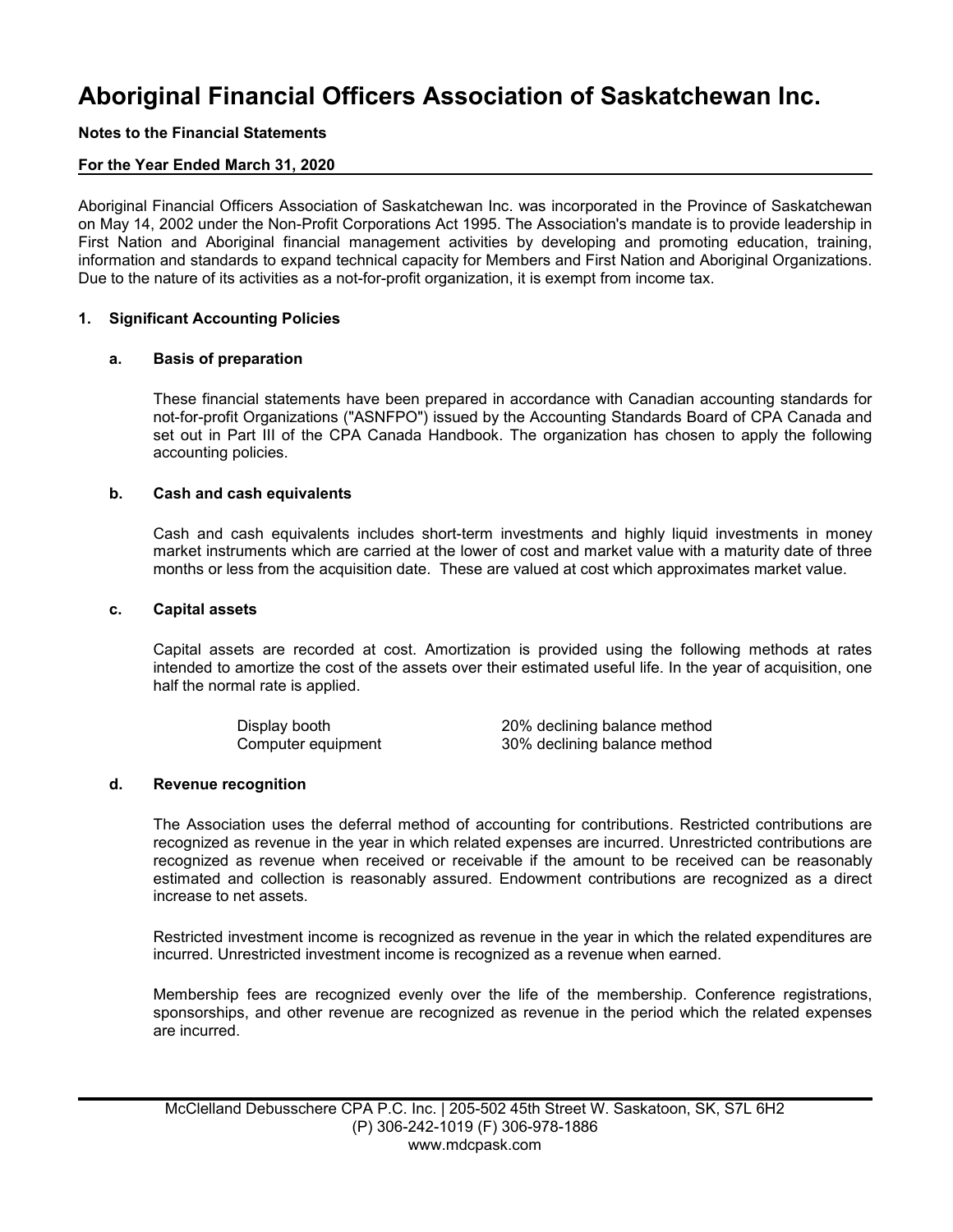# **Notes to the Financial Statements**

# **For the Year Ended March 31, 2020**

#### **1. Significant Accounting Policies continued**

#### **e. Contributed services**

Because of the difficulty in determining their fair value, contributed services are not recognized in the financial statements.

#### **f. Use of estimates**

The preparation of financial statements in accordance with Canadian accounting standards for not-forprofit organizations requires management to make estimates and assumptions that affect the reported amounts of assets and liabilities and disclosure of contingent assets and liabilities at the date of the financial statements and the reported amounts of revenues and expenses during the reporting period. Actual results could differ from those estimates and may have impact on future periods.

#### **g. Financial instruments**

Financial assets include cash and accounts receivable and are measured at amortized cost as presented on the balance sheet. Financial liabilities include accounts payable and deferred revenue and are measured at amortized cost as presented on the balance sheet.

#### **h. Allocation of expenses**

The Association engages in the delivery of a number of programs to expand technical competence. The costs of each program include the costs of personnel, supplies and other expenses that are directly related to providing the program. The Association also incurs a number of general support expenses that are common to the administration of the Association and each of its programs.

The Association allocates certain components of its general expense, and applies that basis consistently each year. Amortization is not allocated; other general support expenses are allocated on the following bases: Indirect salaries, occupancy (rent, insurance) and professional fees are allocated based on revenues as an approximation of the amounts required by each program.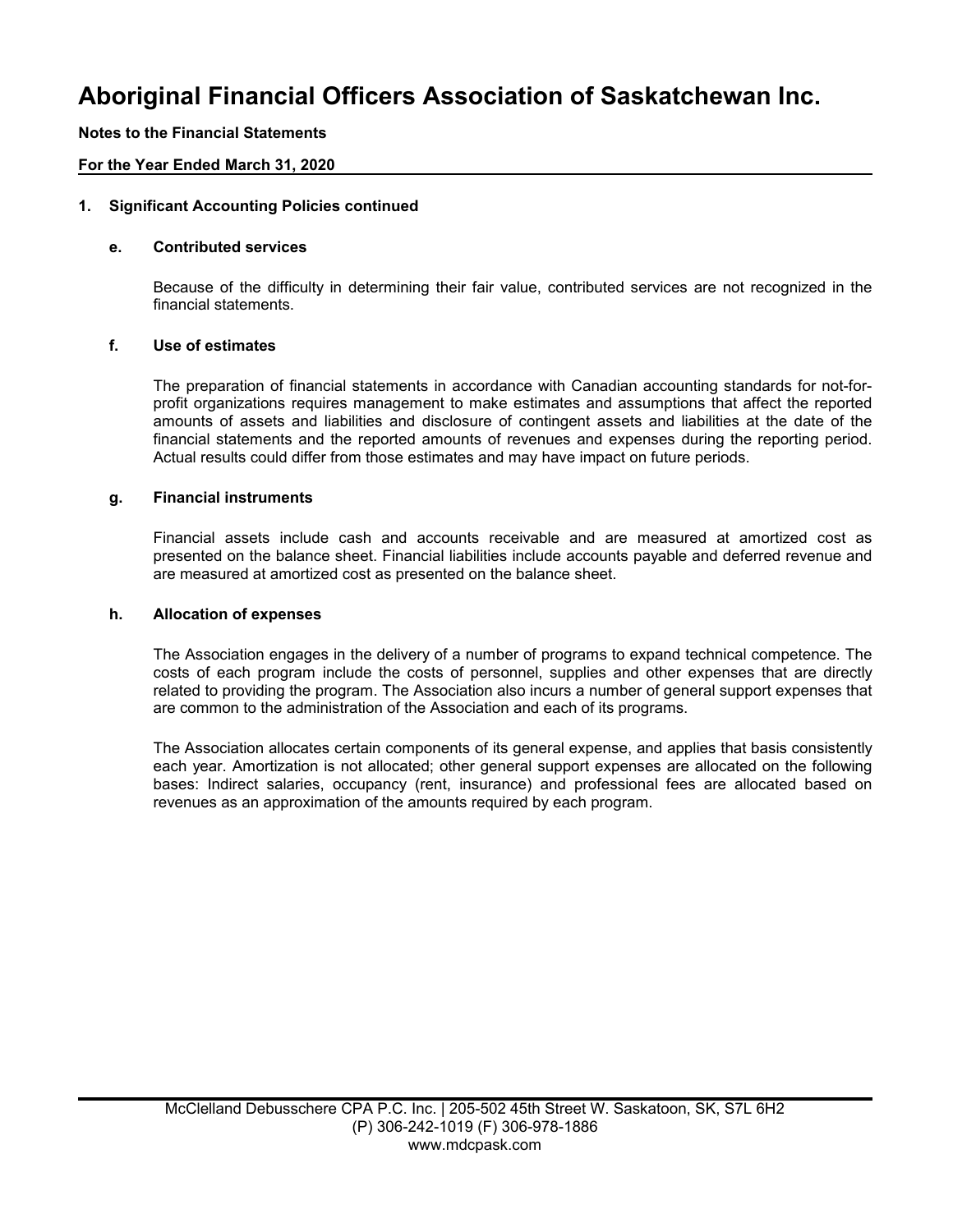# **Notes to the Financial Statements**

# **For the Year Ended March 31, 2020**

# **2. Capital Assets**

Capital assets are represented by the following:

|    |                                                   |               | Cost       | <b>Accumulated</b><br>Amortization | 2020<br><b>Net Book</b><br><b>Value</b> | 2019<br><b>Net Book</b><br><b>Value</b> |
|----|---------------------------------------------------|---------------|------------|------------------------------------|-----------------------------------------|-----------------------------------------|
|    | Computer equipment                                | \$            | $5,069$ \$ | $5,069$ \$                         | $\blacksquare$                          | \$<br>12                                |
|    | Display booth                                     |               | 2,160      | 2,160                              | -                                       | 40                                      |
|    | <b>Total</b>                                      | $\sqrt[6]{2}$ | 7,229 \$   | 7,229 \$                           | $\blacksquare$                          | \$<br>52                                |
| 3. | <b>Deferred Revenue</b>                           |               |            |                                    |                                         |                                         |
|    | Deferred revenue is represented by the following: |               |            |                                    |                                         |                                         |
|    |                                                   |               |            |                                    | 2020                                    | 2019                                    |
|    | <b>Deferred ISC revenue</b>                       |               |            |                                    |                                         |                                         |
|    | <b>Band Manager Workshop</b>                      |               |            | \$                                 | $14,351$ \$                             | 16,984                                  |
|    | <b>Proposal Writing</b>                           |               |            |                                    | 10,668                                  | 9,173                                   |
|    | <b>Financial Training</b>                         |               |            |                                    | 9,343                                   | 7,216                                   |
|    | Pension Plan Project                              |               |            |                                    | 5,116                                   | 12,399                                  |
|    | Human Resources Workshop                          |               |            |                                    | 563                                     | 2,837                                   |
|    | Leadership                                        |               |            |                                    | 77                                      | 360                                     |
|    | Estates Workshop/ IRA Project                     |               |            |                                    |                                         | 18,706                                  |
|    |                                                   |               |            |                                    | 40,118                                  | 67,675                                  |
|    | Deferred membership revenue                       |               |            |                                    |                                         |                                         |
|    | Corporate memberships                             |               |            |                                    | 21,879                                  | 21,000                                  |
|    | Individual memberships                            |               |            |                                    | 17,839                                  | 15,683                                  |
|    |                                                   |               |            |                                    | 39,718                                  | 36,683                                  |
|    | <b>Total</b>                                      |               |            | \$                                 | 79,836 \$                               | 104,358                                 |
|    |                                                   |               |            |                                    |                                         |                                         |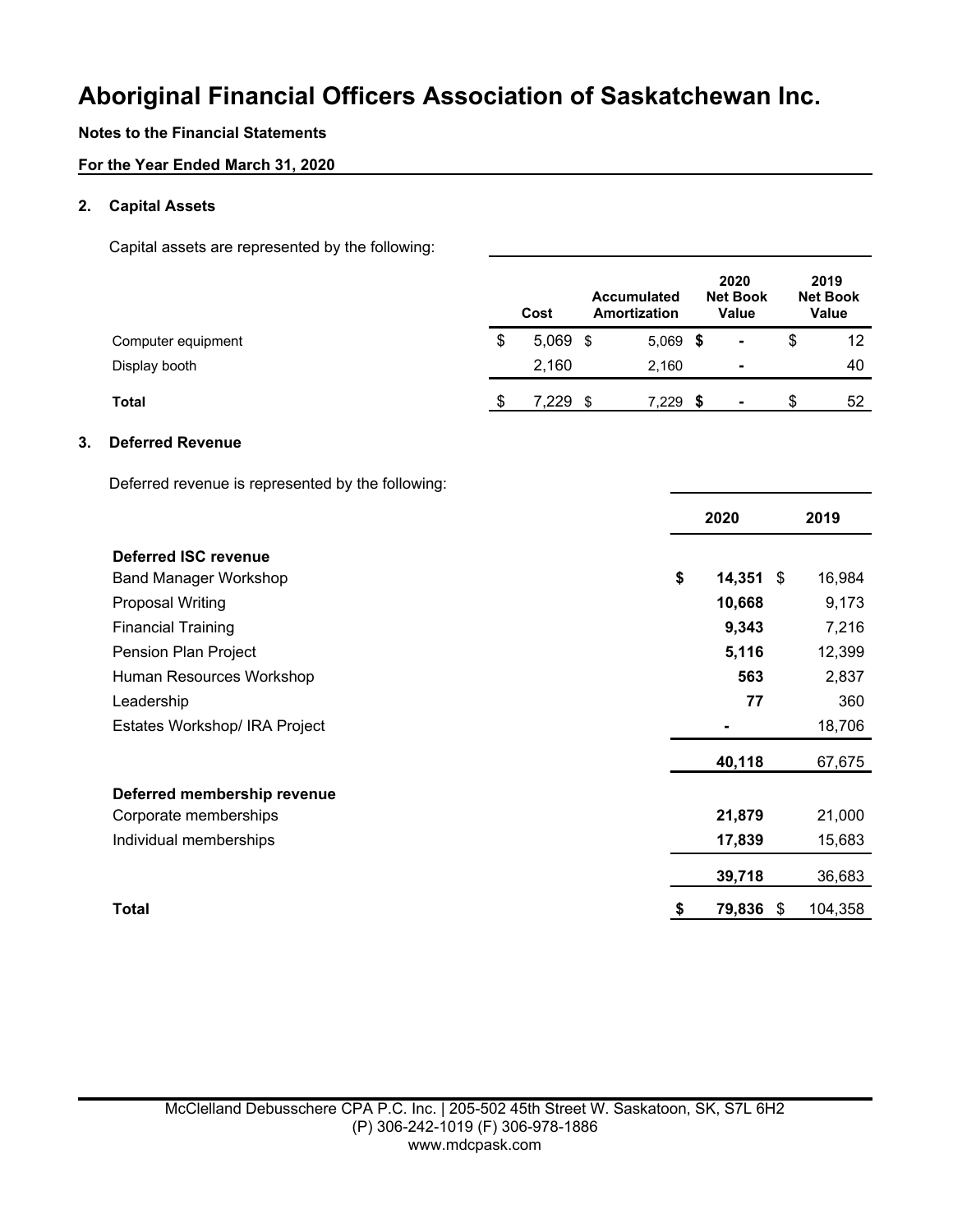# **Notes to the Financial Statements**

# **For the Year Ended March 31, 2020**

#### **4. Funding Reconciliation**

|                                      |   | 2020          | 2019      |
|--------------------------------------|---|---------------|-----------|
| ISC funding per confirmation         | S | 327,405 \$    | 441,441   |
| ISC prior year deferred              |   | 67,675        | 40,609    |
| ISC current year deferred            |   | (40, 118)     | (67, 675) |
|                                      |   | 27,557        | (27,066)  |
| ISC revenue per financial statements |   | 354,962<br>-S | 414,375   |
|                                      |   |               |           |

# **5. Financial Instruments**

The Association, as part of its operations, carries a number of financial instruments. It is management's opinion that the Association is not exposed to significant interest, market, other price, or currency risks arising from these financial instruments except as otherwise disclosed. The risks of the association include:

#### *Liquidity Risk*

Liquidity risk is the risk that the Association will encounter difficulty in meeting obligations associated with financial liabilities. The Association enters into transaction to purchase goods and services on credit, borrow funds from creditors, etc. for which repayment is required at various maturity dates. Liquidity is measured by reviewing the Association's future net cash flows for the possibility of a negative cash flow. The Association manages the liquidity risk resulting from its accounts payable by investing in liquid assets.

#### *Credit Risk*

Financial instruments that potentially subject the Association to credit risk are accounts receivable. Management performs regular credit assessments on its receivables and provides allowances for potentially uncollectable receivables.

#### **6. Commitments**

The Association has entered into a five-year office lease commencing on March 1, 2020 and ending February 28, 2025. For the period from March 1, 2020 to February 28, 2022, the base rent is \$917 per month with estimated occupancy costs of \$555 per month. For the period from March 1, 2022 to February 28, 2025, the base rent is \$1,008 per month with estimated occupancy costs of \$555 per month.